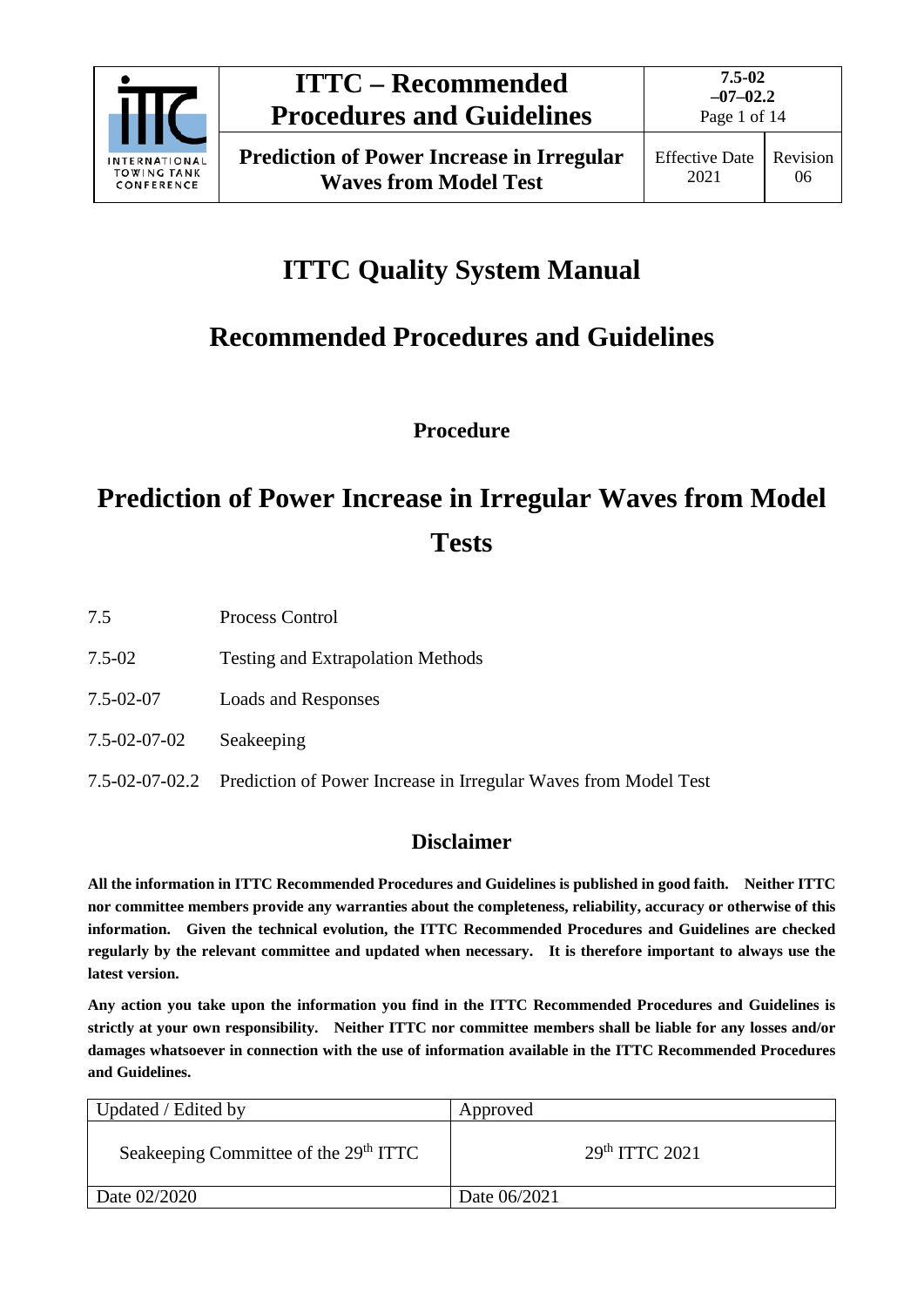|                                                   | <b>ITTC – Recommended</b><br><b>Procedures and Guidelines</b>                    | $7.5 - 02$<br>$-07-02.2$<br>Page 2 of 14 |                |
|---------------------------------------------------|----------------------------------------------------------------------------------|------------------------------------------|----------------|
| INTERNATIONAL<br><b>TOWING TANK</b><br>CONFERENCE | <b>Prediction of Power Increase in Irregular</b><br><b>Waves from Model Test</b> | <b>Effective Date</b><br>2021            | Revision<br>06 |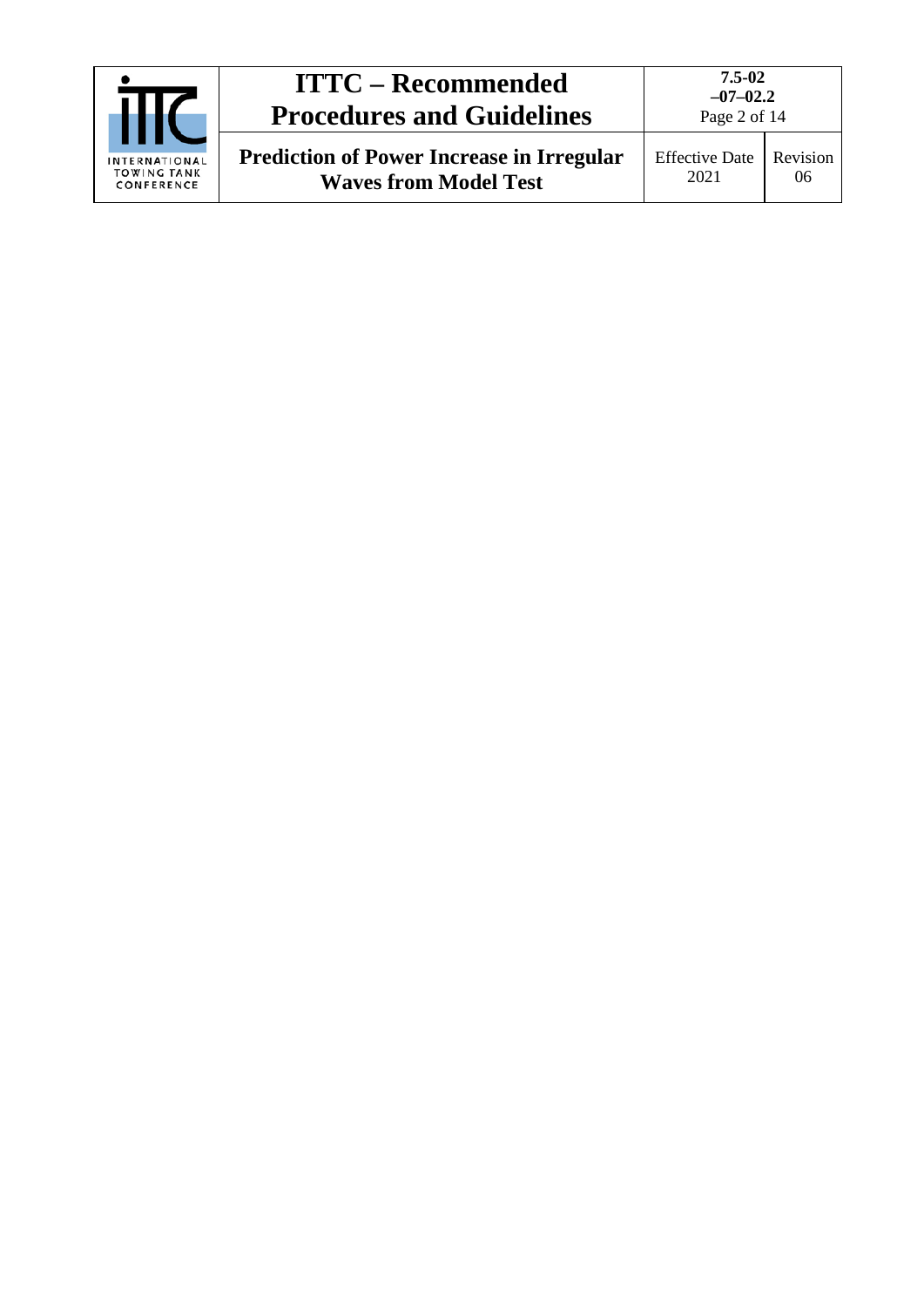

**Prediction of Power Increase in Irregular Waves from Model Test**

## **Table of Contents**

|    | 1. PURPOSE OF PROCEDURE4                |
|----|-----------------------------------------|
|    |                                         |
| 3. | <b>IRREGULAR WAVES AND THE</b>          |
|    | <b>EFFECT OF DIRECTIONAL</b>            |
|    | <b>SPREADING ON POWER</b>               |
|    |                                         |
| 4. | <b>SUMMARY OF PREDICTION</b>            |
|    |                                         |
|    | <b>4.1 Torque and Revolution Method</b> |
|    |                                         |

- **4.2 [Thrust and Revolution Method](#page-6-0)  (TNM) [.................................................7](#page-6-0)**
- **4.3 [Resistance and Thrust Identity](#page-11-0)  Method (RTIM) [...............................12](#page-11-0)**

| 4.4 | <b>SELF-PROPULSION TEST IN</b>          |  |  |
|-----|-----------------------------------------|--|--|
|     | <b>IRREGULAR WAVES 13</b>               |  |  |
|     | <b>4.5 RESISTANCE TEST IN IRREGULAR</b> |  |  |
|     |                                         |  |  |
|     |                                         |  |  |
|     | 6. PARAMETERS TO BE TAKEN INTO          |  |  |
|     |                                         |  |  |
|     |                                         |  |  |
|     |                                         |  |  |
|     |                                         |  |  |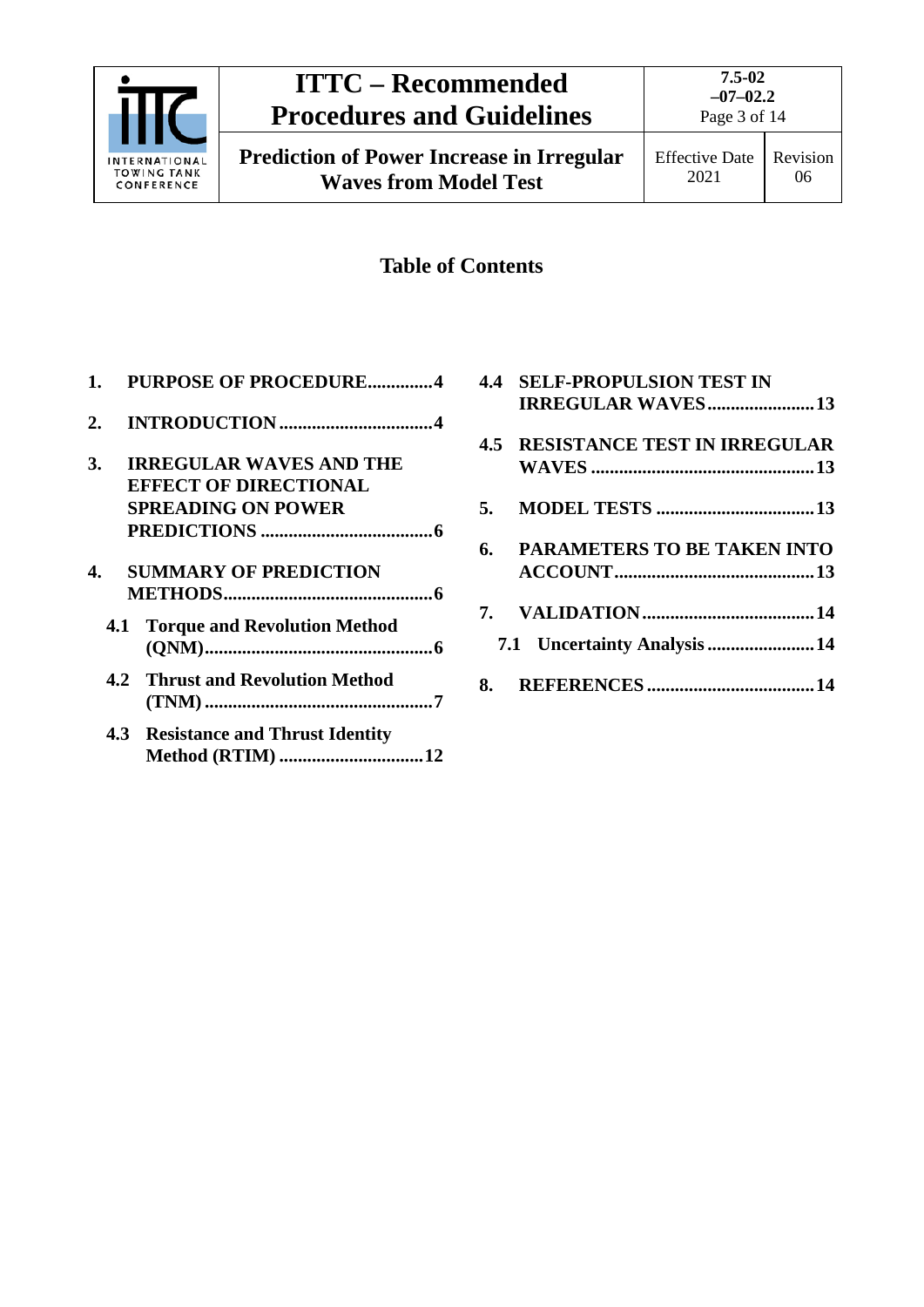

## **Prediction of Power Increase in Irregular Waves from Model Tests**

### <span id="page-3-0"></span>**1. PURPOSE OF PROCEDURE**

The purpose of this procedure is to provide guidelines on how to obtain accurate predictions of power increase in irregular waves based on responses curves obtained from routine model tests in regular, irregular waves and in still water.

### <span id="page-3-1"></span>**2. INTRODUCTION**

For the purpose of predicting the power increase in realistic sea conditions, conducting resistance or self-propulsion tests in irregular waves is the most direct and simplest approach. However, this is not in general a satisfactory solution, because the results only apply only to the particular wave spectra for which the experiments were carried out. In order to design ships or to analyze the measured data of ships at sea, it is necessary to be able to predict ships' power performance in various irregular wave conditions. The common approach relates to the application of linear spectral analysis, for which purpose it is necessary to have the basic data on ship's response amplitude operators (RAOs) in regular waves. In particular, by using these data and the irregular wave spectra, power increase in various kinds of irregular waves can be predicted and evaluated.

Several methods have been proposed and are in broad use at various laboratories to predict the power increase in irregular waves by combining response amplitude operators from model tests in regular waves with results from performance tests in still water.

The Seakeeping Committee of 25<sup>th</sup> ITTC made a comparison of four different methods to obtain the power increase in waves, namely:

| <b>Direct Power Method</b>          | <b>DPM</b>  |
|-------------------------------------|-------------|
| Torque & Revolution Method          | <b>ONM</b>  |
| <b>Thrust and Revolution Method</b> | <b>TNM</b>  |
| Resistance & Thrust Identity M.     | <b>RTIM</b> |

The results show that, three of four methods give almost the same results in the case of full load conditions. (See Figures 1 and 2,  $25<sup>th</sup> ITTC$ (2008))



Figure 1: Power increase in irregular waves, Container ship (FULL)



Figure 2: Power increase in irregular waves, VLCC (FULL)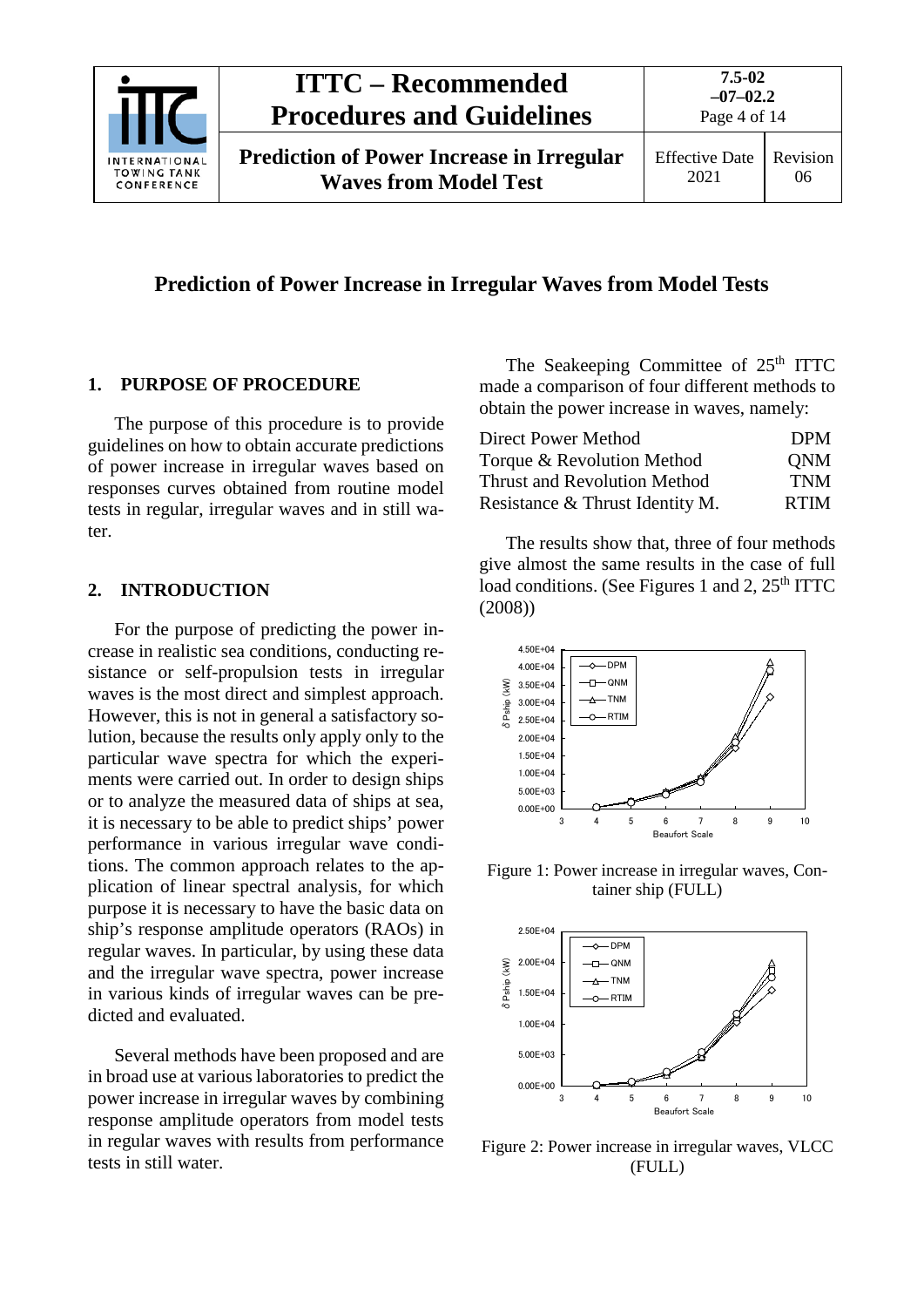

The predicted results by these three methods should also be compared with the measured power increase in irregular wave obtained from the direct irregular wave tests, i.e. resistance tests or self-propulsion tests in irregular waves.

But the data used for comparing and evaluating the above three methods do not contain the test results in irregular waves. Therefore as the secondary measure, the resistance increase <sup>δ</sup>*R*, propeller torque and revolution increase δ*Q* and <sup>δ</sup>*n* in irregular waves are compared between their predicted values and the measured values, whose data are referred from Takahashi (1987) and Nakamura *et al.* (1975) for a tanker model and a container ship model, and also voluntary in-house data for two VLCCs that are not available in the open literature.

The papers, which contain data, do not include still water performance and the propeller open water characteristics. Therefore, a full power prediction cannot be performed, but instead of that the three parameters δ*R*, <sup>δ</sup>*Q* and δ*n* are compared between their predicted and measured values. The predicted values here mean those obtained multiplication of the measured response functions in regular waves and the measured wave spectra obtained from the irregular wave tests.

The comparison results (Figures 3, 4, and 5,  $26<sup>th</sup> ITTC$  (2011)) show that the predicted results are scattered around the measured values in the range mostly of 10 or 20% for the resistance increase. For torque and revolution increase, though, measured values are larger than predicted values. The above discrepancies and scatter between predicted and measure values are estimated to be due to that:

1. response amplitude operators in regular waves may not be proportional to the square of incident wave amplitude, which is the assumption of linear spectral analysis.

2. the accuracy of measurements and analysis of the values in irregular waves may be less than those in regular waves including the effect of the time duration of the measurements in irregular waves. (See section 4.3)



Figure 3: Resistance increase in irregular waves



Figure 4: Torque increase in irregular waves



Figure 5: Revolution increase in irregular waves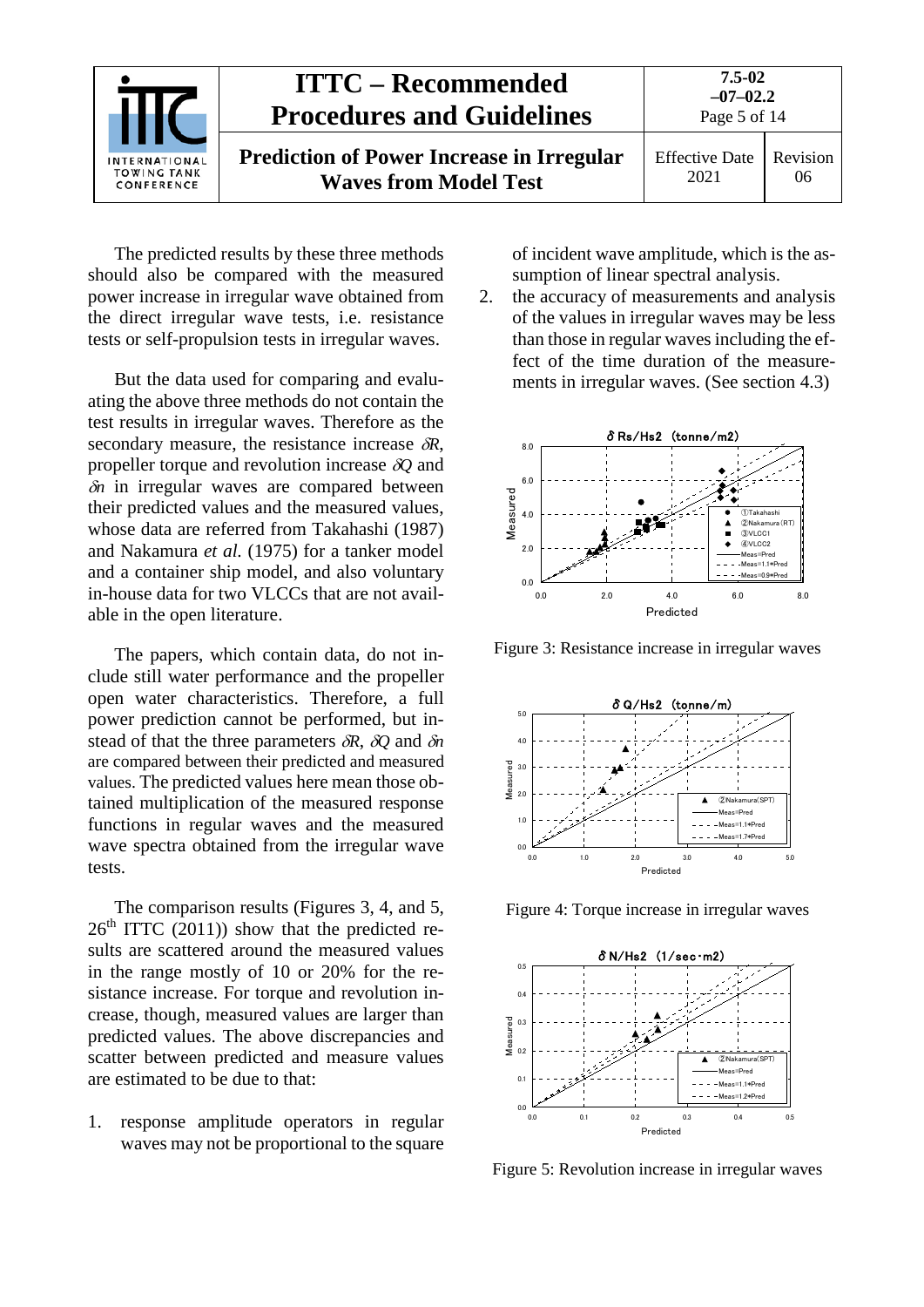

However, the amount of data for the above evaluation is limited and further investigation is necessary.

#### <span id="page-5-0"></span>**3. IRREGULAR WAVES AND THE EF-FECT OF DIRECTIONAL SPREADING ON POWER PREDICTIONS**

Ocean waves are normally short crested and irregular. This should be taken into account when predicting the power increase in waves and can be achieved by use of a directional spectrum. The directional spectrum *E* is composed of frequency spectrum *S* and angular distribution function *D*. For open ocean environments for example, a directional spectrum can be formulated as follows (see also ITTC guideline 7.5- 02-07-01.1).

$$
E(\omega; H_{W1/3}, T, \alpha, \theta) =
$$
  
\n
$$
S(\omega; H_{W1/3}, T)D(\alpha, \theta)
$$
 (1)

$$
S(\omega; H_{W1/3}, T) = \frac{A_S}{\omega^5} e^{-\frac{B_S}{\omega^4}}
$$
 (2)

where  $T$  can be  $T_1$  or  $T_2$ , depending on the formulation used:

$$
A_S = 173H_{W1/3}^2/T_1^4 \approx \frac{H_{W1/3}}{4\pi} \left(\frac{2\pi}{T_2}\right)^4
$$
  
\n
$$
B_S = 691/T_1^4 \approx \frac{1}{\pi} \left(\frac{2\pi}{T_2}\right)^4
$$
\n(3)

with the significant wave height  $H_{W1/3}$  and the spectral peak period  $T_0$ , the average period  $T_1$ and the average zero crossing period  $T_2$  and their approximate relations:

$$
T_1 = 2\pi m_0/m_1
$$
  
\n
$$
T_2 = 2\pi \sqrt{m_0/m_2}
$$
  
\n
$$
T_0 \approx 1.296T_1 \approx 1.408T_2
$$
\n(4)

and the directional spreading function:

$$
D(\alpha, \theta) =
$$
\n
$$
\int_{0}^{2^{2s-1}} \frac{\Gamma^2(s+1)}{\Gamma(2s+1)} \cos^{2s} \left(\frac{\theta-\alpha}{2}\right) \quad \text{for } |\theta-\alpha| \le \pi(5)
$$
\notherwise

with *s* the directional spreading parameter (a positive integer) and  $\Gamma$  the Gamma function. For long crested irregular waves *D* is given as:

$$
D(\alpha, \theta) = \delta(\theta - \alpha) \tag{6}
$$

where  $\delta$  is Dirac's delta.

Superposition can be used to handle the case of two directional sea conditions, e.g. sea and swell with different directions and significant wave heights.

#### <span id="page-5-1"></span>**4. SUMMARY OF PREDICTION METH-ODS**

In the following sections 4.1 to 4.3, three different methods for prediction of power increase in irregular waves based on regular wave test results, mostly used in model basin's practice worldwide, are described. Power increase prediction methods from direct irregular wave tests are also described in sections 4.4 and 4.5. Table 1 summarizes successive steps in application of these methods, including a brief description of their advantages and disadvantages.

#### <span id="page-5-2"></span>**4.1 Torque and Revolution Method (QNM)**

In this method, model tests in still water and in regular waves are carried out at the ship SPP (Self-Propulsion Point), applying SFC (Skin Friction Correction) force, and response amplitude operators of torque and revolutions in regular waves are obtained. The mean propeller torque increase and revolution increase in irregular waves are calculated by equations (7) and (8), assuming that propeller torque increase and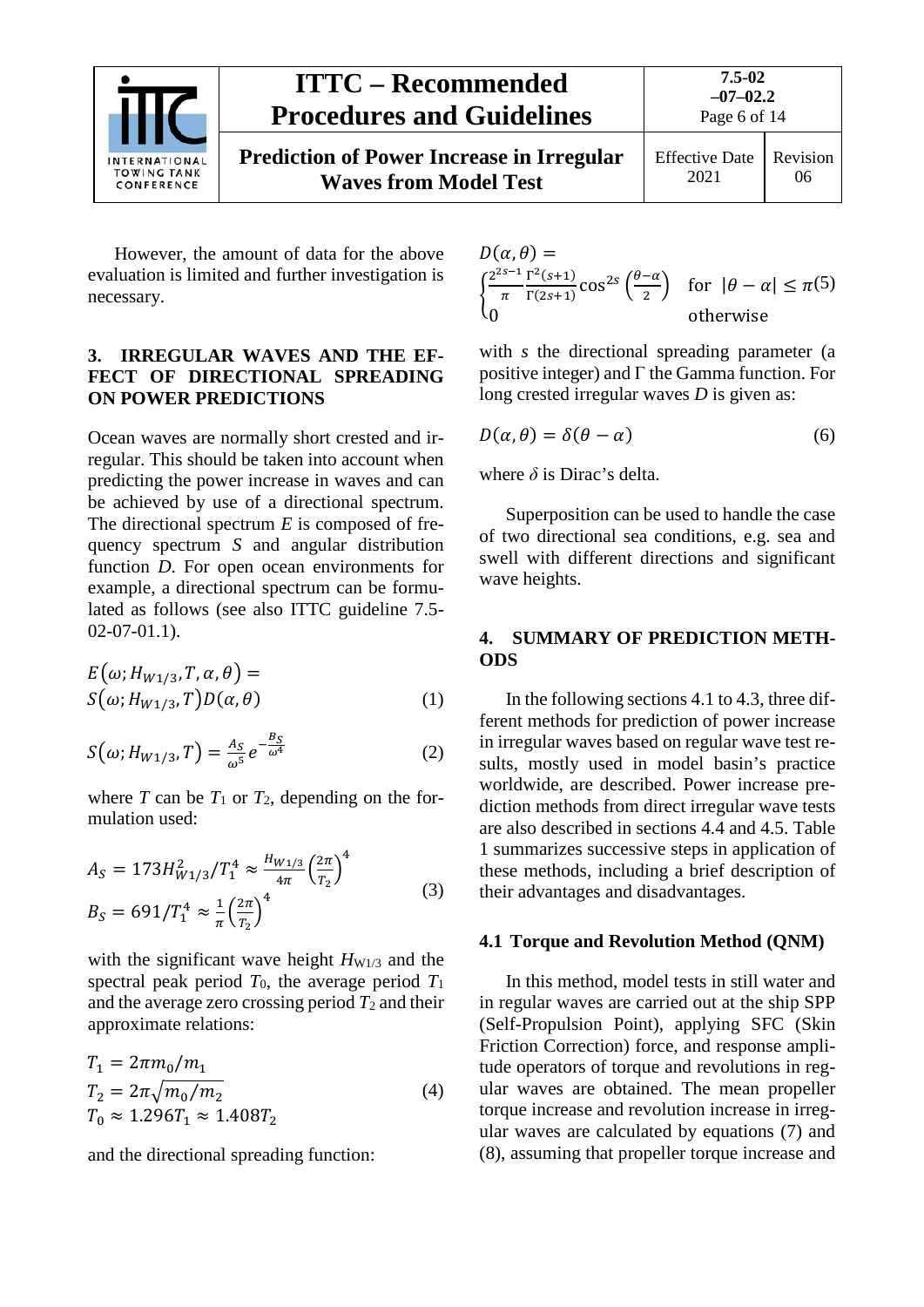

revolution increase in regular waves are proportional to the square of the incident wave amplitude

$$
\delta Q_{\rm M} =
$$
  
2  $\int_0^{2\pi} \int_0^{\infty} \frac{\delta Q(\omega)_{\rm M}}{\zeta_A^2} E(\omega, \alpha, H, T, \theta) d\omega d\alpha$  (7)

$$
\delta n_{\rm M} =
$$
  
2  $\int_0^{2\pi} \int_0^{\infty} \frac{\delta n(\omega)_{\rm M}}{\zeta_A^2} E(\omega, \alpha, H, T, \theta) d\omega d\alpha$  (8)

The mean power increase in irregular waves is then calculated by using these mean torque and revolution increases according to equation (9):

$$
\delta P_{\rm M} = 2\pi \cdot \{ (Q_{\rm SW} + \delta Q_{\rm M}) (n_{\rm SW} + \delta n_{\rm M}) - Q_{\rm SW}.n_{\rm SW} \} \tag{9}
$$

The mean power increase of the ship in irregular wave, then, is obtained under the assumption that the result in model scale can be simply scaled by  $\lambda^{3.5}$ .

The advantage of this method is that only self-propulsion tests in still water and in regular waves are to be conducted, and that consideration of propeller performance is not necessary.

#### <span id="page-6-0"></span>**4.2 Thrust and Revolution Method (TNM)**

In this method, preliminary SPT (Self-Propulsion Test) are carried out in still water at the ship SPP, measuring the thrust and revolutions, and then estimating the wake fraction,  $(1-w)$ <sub>SW</sub>.

From the self-propulsion test results in regular waves, analogously to 4.1, the mean thrust increase and propeller revolution increase in irregular waves are calculated by equations (10) and (11) separately:

$$
\delta T_{\rm M} = 2 \int_0^{2\pi} \int_0^{\infty} \frac{\delta T(\omega)_{\rm M}}{\zeta_A^2} E(\omega, \alpha, H, T, \theta) d\omega d\alpha \qquad (10)
$$

$$
\delta n_{\rm M} = 2 \int_0^{2\pi} \int_0^{\infty} \frac{\delta n(\omega)_{\rm M}}{\zeta_A^2} E(\omega, \alpha, H, T, \theta) d\omega d\alpha \qquad (11)
$$

The assumption is that thrust increase and revolution increase in regular waves are proportional to the square of the incident wave amplitude.

The total thrust and propeller revolution in irregular waves are given as the sum of those in still water and mean added values in irregular waves:

$$
T_{\rm M} = T_{\rm SW,M} + \delta T_{\rm M} \tag{12}
$$

$$
n_{\rm M} = n_{\rm SW,M} + \delta n_{\rm M} \tag{13}
$$

Once thrust and propeller revolution in irregular waves are obtained as above, the power increase in irregular waves is calculated according to the following procedure using the propeller open water chart in still water.

First, the thrust coefficient  $K_T$  is calculated as:

$$
K_T = \frac{T_M}{\rho_M \cdot n_M^2 \cdot D_M^4} \tag{14}
$$

On the  $K_T$  curve, the advance ratio *J* is obtained as: (See Figure 6 (A) and (B))

$$
J = \frac{(1 - w) \cdot V}{n \cdot D} \tag{15}
$$

At this *J* value, power coefficient *KP* is obtained on the  $K_P$  curve: (See Figure  $6(C)$ )

$$
K_P = \frac{K_Q}{J^3} = \frac{Q}{\rho n^2 D^5 J^3} =
$$
  
= 
$$
\frac{nQ}{\rho (1 - w)^3 V^3 D^2}
$$
 (16)

By using this *KP* value, the power in irregular waves is calculated by: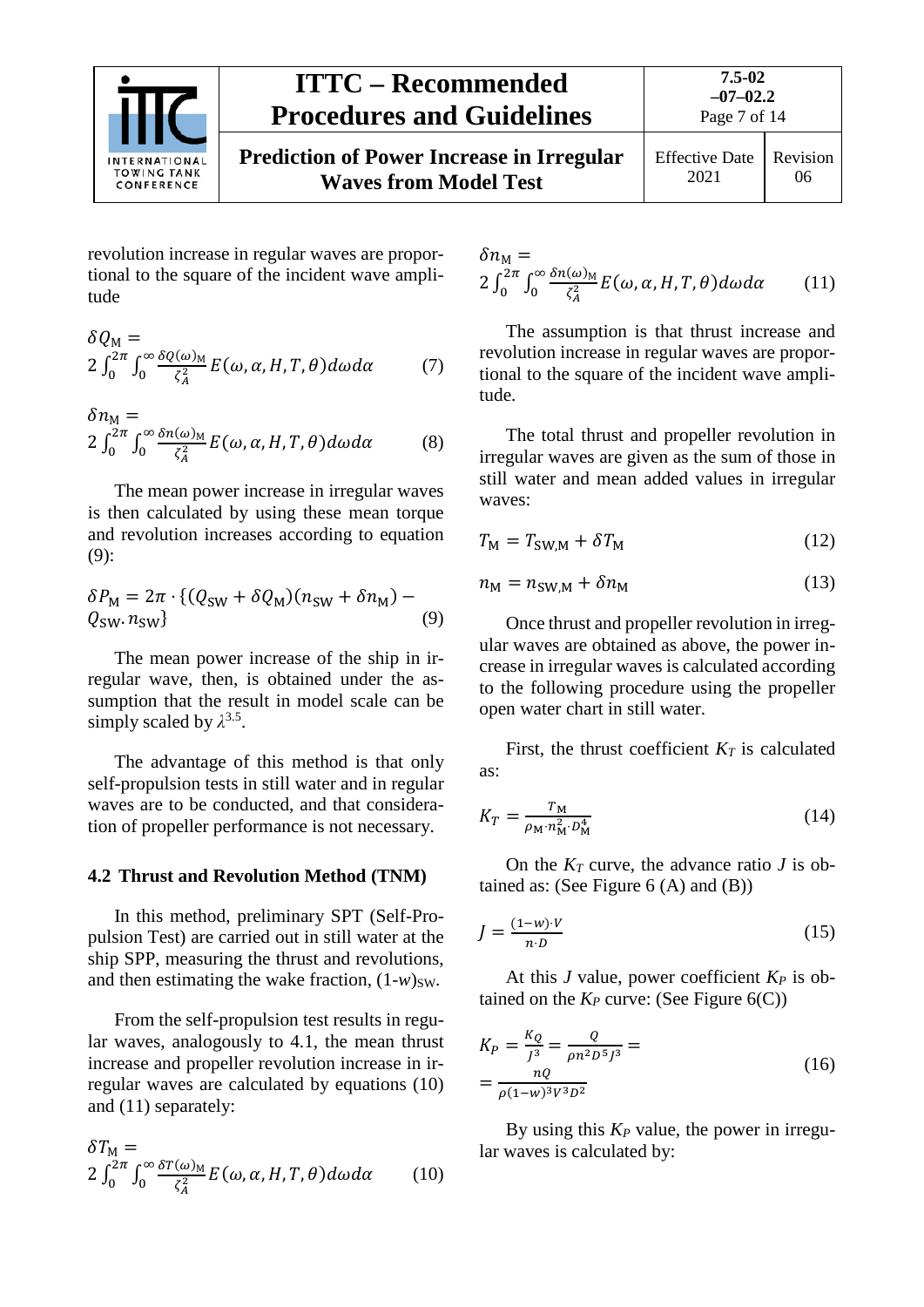

$$
P_{\rm S} = 2\pi \cdot nQ = 2\pi \cdot K_P \rho (1 - w)^3 V^3 D^2 \quad (17)
$$

The mean power increase in irregular waves can be obtained by subtracting the power in still water:

$$
\delta P_{\rm S} = P_{\rm S} - P_{\rm SW,S} \tag{18}
$$

In order to use this method, propeller open water tests are required in addition to self-propulsion tests in still water and in regular waves. However, such propeller tests will normally already have been conducted previously for predicting power in still water.

The main assumption of this method is that the propeller characteristics and the self-propulsion factors such as wake fraction factor (1-*w*) in waves are identical to those in still water. This assumption seems valid only for mild wave conditions. Further investigation on this issue seems desirable.



Figure 6: Propeller Open Water Chart (TNM)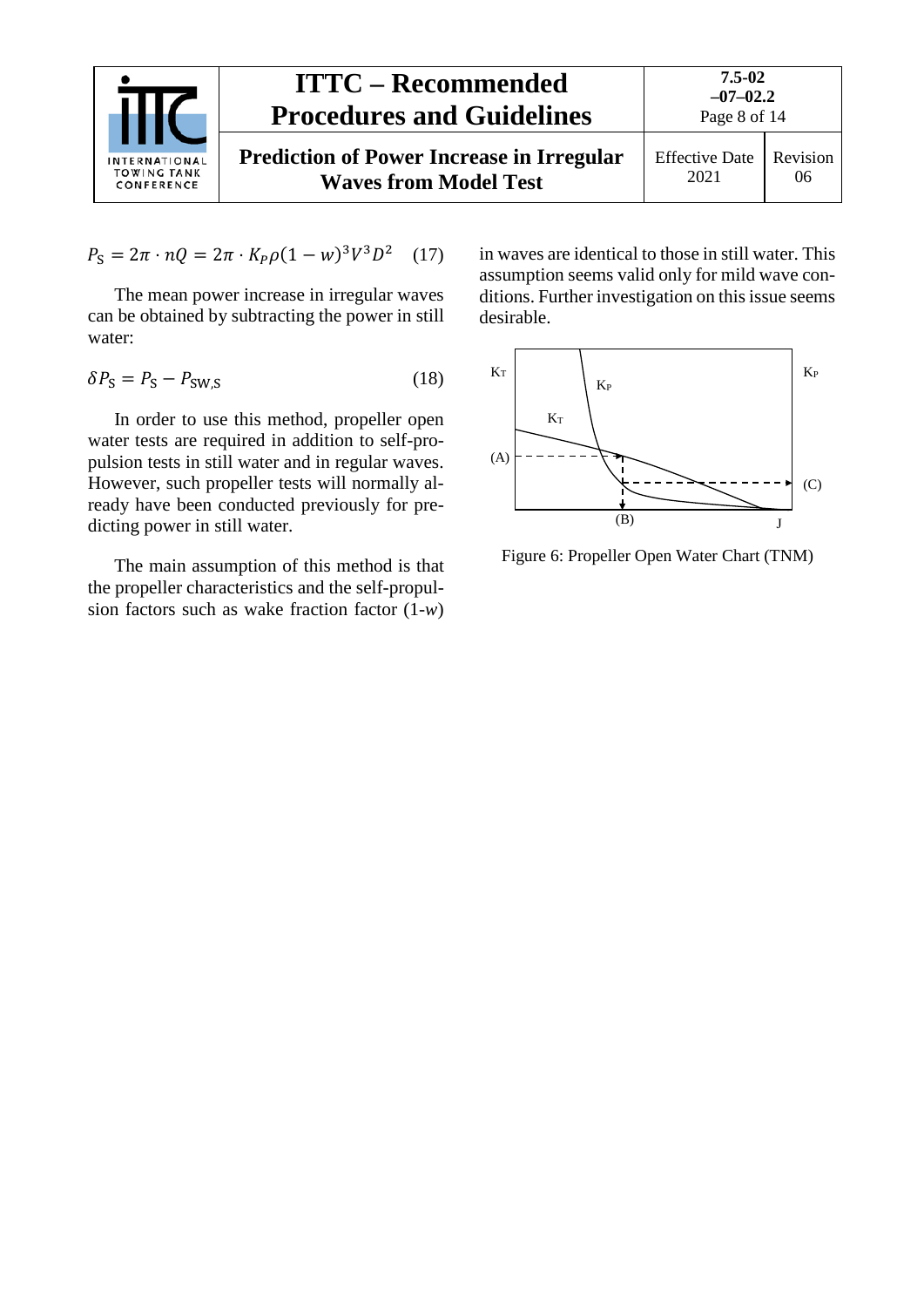

**Prediction of Power Increase in Irregular Waves from Model Test**

Effective Date 2021

| <b>Type of Tests</b>                       |                                                    | <b>Revolution</b><br><b>Torque</b><br>$\boldsymbol{\&}$<br>Method (QNM) | <b>Thrust &amp; Revolution Method</b><br>(TNM)                       |  |
|--------------------------------------------|----------------------------------------------------|-------------------------------------------------------------------------|----------------------------------------------------------------------|--|
|                                            | <b>Resistance Tests</b>                            |                                                                         |                                                                      |  |
| <b>Still Water</b>                         | Self-Propulsion Tests at ship<br>point (ship SPP)  | $Q_{SW}$ , n <sub>SW</sub>                                              | $T_{SW}, n_{SW}$                                                     |  |
|                                            | Prop Open Water Tests                              |                                                                         | POC                                                                  |  |
|                                            | Power                                              |                                                                         | $(1-w)_{SW}$                                                         |  |
|                                            | <b>Resistance Tests</b>                            |                                                                         |                                                                      |  |
| <b>Regular</b><br><b>Waves</b>             | Self-Propulsion Tests at ship<br>point (ship SPP)  | $Q(\omega)$ , $n(\omega)$ –<br>$\delta Q(\omega)$ , $\delta n(\omega)$  | $T(\omega)$ , $n(\omega)$<br>$\delta T(\omega)$ , $\delta n(\omega)$ |  |
|                                            | <b>Power Increase</b>                              |                                                                         |                                                                      |  |
|                                            | Wave Spectrum                                      | $E(\omega, \alpha)$                                                     | $E(\omega, \alpha)$                                                  |  |
|                                            | <b>Resistance Tests</b>                            |                                                                         |                                                                      |  |
| <b>Irregular</b>                           | Self-Propulsion Tests at ship<br>point (model SPP) |                                                                         |                                                                      |  |
| <b>Waves</b>                               | <b>Power Increase</b>                              | $\delta\!Q$<br>$\delta\! n$<br>$\delta P$ <sub>M</sub>                  | $\delta n$                                                           |  |
|                                            |                                                    | $\delta P_{\rm S}$                                                      | POC <sub><math>\rightarrow</math></sub> $\delta P_{\rm S}$           |  |
|                                            | Additional Effects such as<br>wind, etc            | Cannot be considered                                                    | Cannot be considered                                                 |  |
|                                            | RAO Assumption                                     | $\delta P$ , $\delta Q$ , $\delta n \propto \zeta_A^2$                  | δΓ, δη $\propto \zeta_A^2$                                           |  |
| <b>Features</b><br>&<br><b>Assumptions</b> | <b>Propeller Characteristics</b><br>Assumption     | No need                                                                 | In waves $=$ In still water                                          |  |
|                                            | Self Propulsion Factors As-<br>sumption            | No need                                                                 | In waves $=$ In still water                                          |  |
|                                            | <b>ISO Wave Correction</b>                         | Inconsistent                                                            | Inconsistent                                                         |  |
| <b>Notes</b>                               |                                                    |                                                                         |                                                                      |  |

### Table 1 Summary of prediction methods

Tests to be conducted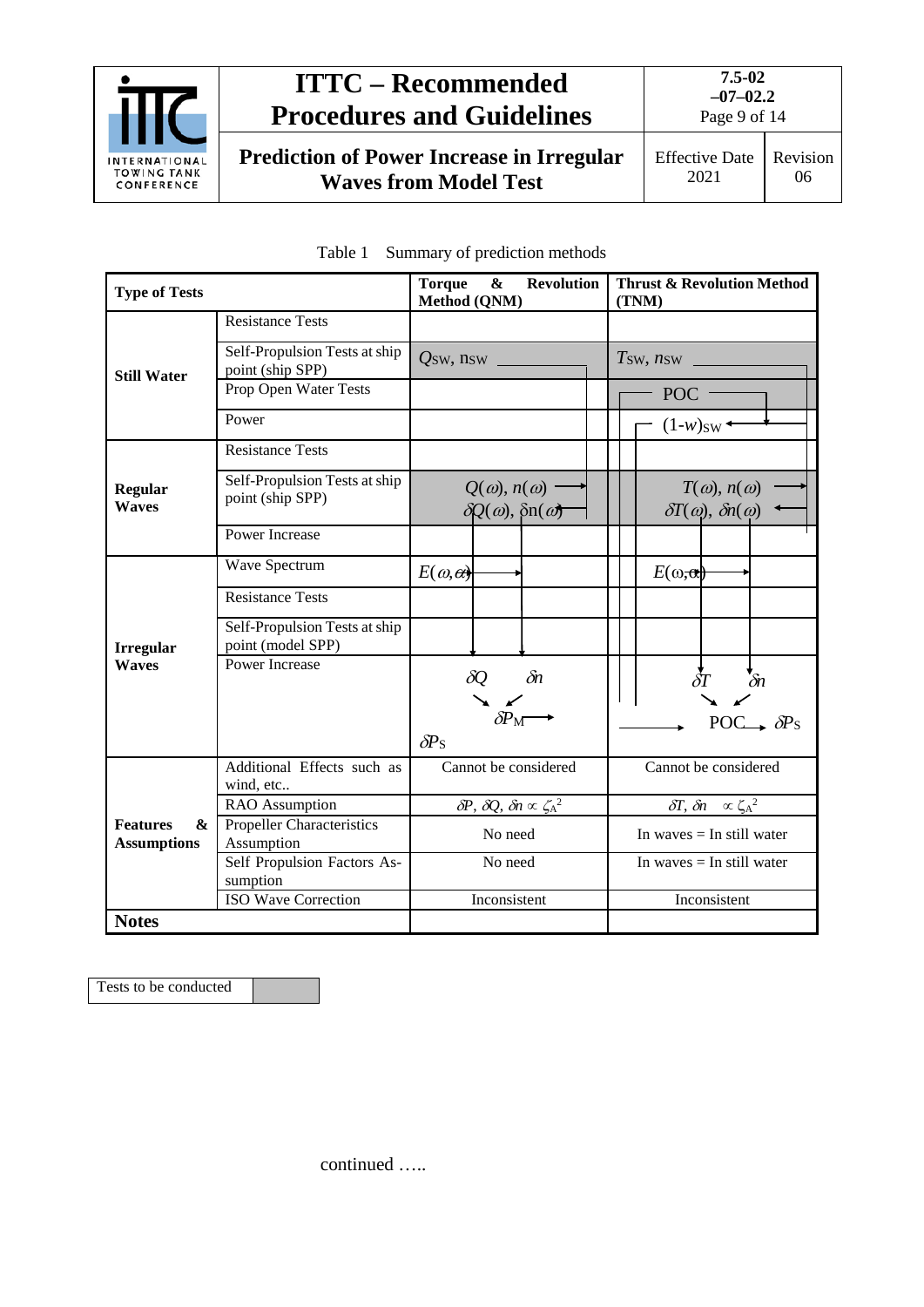

**Prediction of Power Increase in Irregular Waves from Model Test**

06

|                                                        | <b>Type of Tests</b>                              | <b>Resistance &amp; Thrust Identify</b><br>Method (RTIM) | <b>Self-Propulsion Test</b><br><b>In Irregular Waves</b> |
|--------------------------------------------------------|---------------------------------------------------|----------------------------------------------------------|----------------------------------------------------------|
|                                                        | <b>Resistance Tests</b>                           | $R_{SW}$                                                 |                                                          |
| <b>Still Water</b>                                     | Self-Propulsion Tests at ship<br>point (ship SPP) | $T_{SW}$ , $Q_{SW}$ , $n_{SW}$                           | $Q_{SW}$ , nsw $\overline{\phantom{0}}$                  |
|                                                        | Prop Open Water Tests                             | <b>POC</b>                                               |                                                          |
|                                                        | Power                                             | $(1-w)_{SW}$ , $(1-t)_{SW}$                              |                                                          |
| <b>Regular</b>                                         | <b>Resistance Tests</b>                           | $R(\omega)$<br>$\triangle$ R $(\omega)$                  |                                                          |
| <b>Waves</b>                                           | Self-Propulsion Tests with<br>SFC (ship SPP)      |                                                          |                                                          |
|                                                        | <b>Power Increase</b>                             |                                                          |                                                          |
|                                                        | Wave Spectrum                                     | $E(\omega, \alpha)$                                      | $E(\omega,\alpha)$                                       |
|                                                        | <b>Resistance Tests</b>                           |                                                          |                                                          |
| <b>Irregular</b><br><b>Waves</b>                       | Self-Propulsion Tests with<br>SFC (model SPP)     |                                                          | Q,<br>$\boldsymbol{n}$<br>$\delta Q,$<br>$\delta$ n      |
|                                                        | Power Increase                                    | δŖ                                                       |                                                          |
|                                                        |                                                   | $\delta P_{\rm S}$                                       | $\delta P_M \rightarrow$<br>$\delta P_{\rm S}$           |
|                                                        | Additional Effects such as<br>wind, etc           | Can be considered                                        | Cannot be considered                                     |
| $\mathbf{\&}$<br><b>Features</b><br><b>Assumptions</b> | RAO Assumption                                    | $\delta R \propto \zeta_A^2$                             |                                                          |
|                                                        | <b>Propeller Characteristics</b><br>Assumption    | In waves $=$ In still water                              | No need                                                  |
|                                                        | Self Propulsion Factors As-<br>sumption           | In waves $=$ In still water                              | No need                                                  |
|                                                        | <b>ISO Wave Correction</b>                        | Consistent                                               | Inconsistent                                             |
| <b>Notes</b>                                           |                                                   | 24 <sup>th</sup> ITTC AC comment                         |                                                          |

Table 1 (continued)

**Tests to be conducted**

continued …..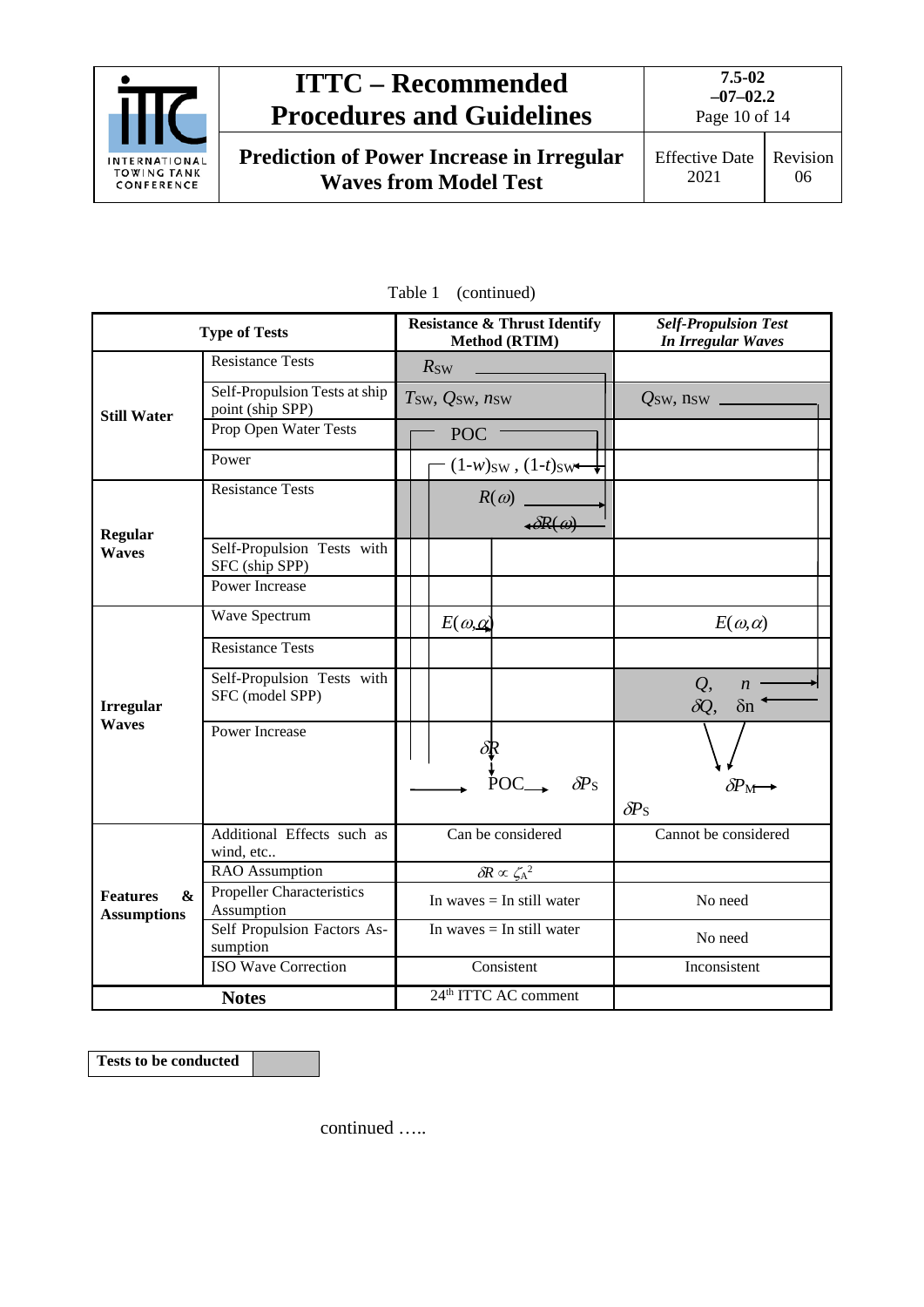

**Prediction of Power Increase in Irregular Waves from Model Test**

Effective Date 2021

Revision 06

|                                            | <b>Type of Tests</b>                              | <b>Resistance Test</b><br><b>In Irregular Waves</b> |  |
|--------------------------------------------|---------------------------------------------------|-----------------------------------------------------|--|
|                                            | <b>Resistance Tests</b>                           | $R_{SW}$                                            |  |
| <b>Still Water</b>                         | Self-Propulsion Tests at ship<br>point (ship SPP) | $T_{\rm SW}$ , $Q_{\rm SW}$ , $n_{\rm SW}$          |  |
|                                            | Prop Open Water Tests                             | <b>POC</b>                                          |  |
|                                            | Power                                             | $(1-w)_{SW}$ , $(1-t)_{SW}$                         |  |
|                                            | <b>Resistance Tests</b>                           |                                                     |  |
| <b>Regular</b><br><b>Waves</b>             | Self-Propulsion Tests with<br>SFC (ship SPP)      |                                                     |  |
|                                            | <b>Power Increase</b>                             |                                                     |  |
|                                            | Wave Spectrum                                     | $E(\omega,\alpha)$                                  |  |
|                                            | <b>Resistance Tests</b>                           | $\boldsymbol{R}$<br>$\delta R$                      |  |
| <b>Irregular</b><br><b>Waves</b>           | Self-Propulsion Tests with<br>SFC (model SPP)     |                                                     |  |
|                                            | <b>Power Increase</b>                             | POC<br>$\delta\!P_{\rm S}$                          |  |
|                                            | Additional Effects such as<br>wind, etc           | Can be considered                                   |  |
| <b>Features</b><br>&<br><b>Assumptions</b> | RAO Assumption                                    |                                                     |  |
|                                            | Propeller Characteristics<br>Assumption           | In waves $=$ In still water                         |  |
|                                            | Self Propulsion Factors As-<br>sumption           | In waves $=$ In still water                         |  |
|                                            | <b>ISO Wave Correction</b>                        | Consistent                                          |  |
|                                            | <b>Notes</b>                                      |                                                     |  |

Table 1 (continued)

**Tests to be conducted**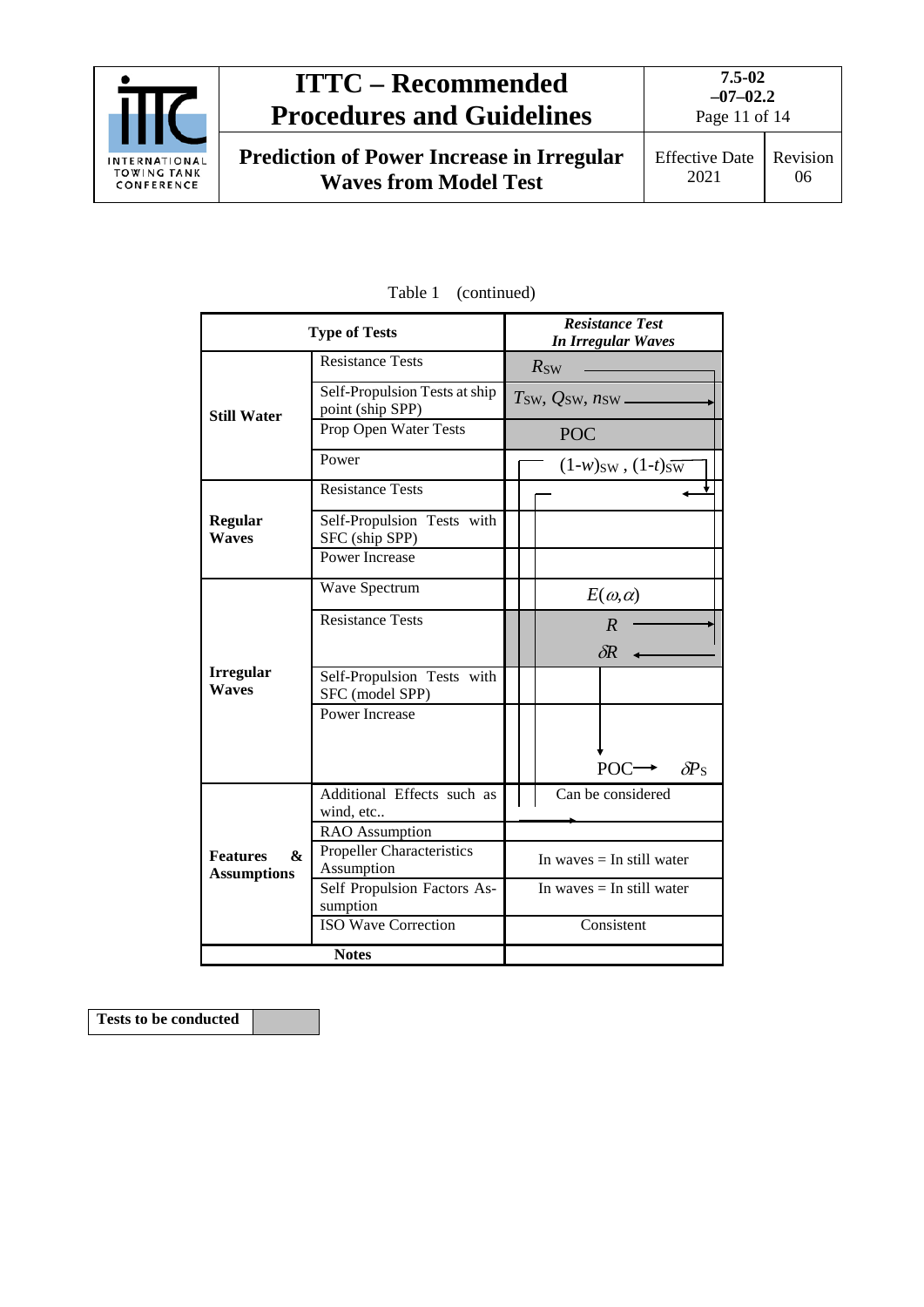

#### <span id="page-11-0"></span>**4.3 Resistance and Thrust Identity Method (RTIM)**

This method requires detailed information about the model performance in still water, including resistance and Self-propulsion test at ship SPP and their resultant self-propulsion factors. Towing tests are performed in regular waves to obtain the response amplitude operator of the resistance increase,  $\delta R(\omega)_{\text{M}}/\zeta_{\text{A}}^2$ . Then the resistance increase in irregular waves  $\delta R_S$  for a given wave energy spectrum  $E(\omega, \alpha)$  is calculated as:

$$
\delta R_{\rm S} = 2 \int_0^{2\pi} \int_0^{\infty} \frac{\delta R(\omega)_{\rm M}}{\zeta_A^2} E(\omega, \alpha, H, T, \theta) d\omega d\alpha \qquad (19)
$$

where the mean resistance increase in irregular waves in ship scale  $\delta R_S$  is assumed to be given by multiplying the ship scale wave energy spectrum  $E(\omega, \alpha)$  in equation (19).

Total resistance in irregular waves is calculated by:

$$
R_S = R_{SW,S} + \delta R_S \tag{20}
$$

The mean power increase in irregular waves is calculated as follows:

$$
T_{\rm S} = \frac{R_{\rm S}}{1 - t_{\rm SW}} \tag{21}
$$

$$
K_T / J^2 = \frac{T}{\rho_{s} D^2 V^2 (1 - w_{SW})^2}
$$
 (22)

$$
J = \frac{(1 - w) V}{n D} \tag{23}
$$

$$
K_p = \frac{K_Q}{J^3} \tag{24}
$$

See Figure 7. The total power in waves is then calculated as:

$$
P_{\rm S} = 2\pi n Q = 2\pi K_P \rho (1-w)^3 V^3 D^2 \qquad (25)
$$



Figure 7: Propeller Open Water Chart (RTIM)

Finally, the mean power increase in irregular waves is obtained by subtracting the power in still water from the above power in irregular waves:

$$
\delta P_S = P_S - P_{SW,S} \tag{26}
$$

The advantage of this method is that only resistance tests in regular waves have to be conducted, which are easier to perform rather than self-propulsion tests in regular waves. Resistance tests, self-propulsion tests and propeller open water test in still water are also necessary, but they usually will have been carried out previously for power prediction in still water, as mentioned above.

The main advantage of this method is that it allows consideration of additional resistance components such as forces due to wind or as a result of manoeuvring. The same procedure is used by ISO 15016 (2015) to correct the wave effect on the ship speed trial results.

The main assumption of this method is the same as in "Thrust and Revolution Method (TNM)", i.e. that the propeller characteristics and the self-propulsion factors such as wake fraction factor (1-*w*) and thrust deduction factor (1-*t*) in waves are identical to those in still water.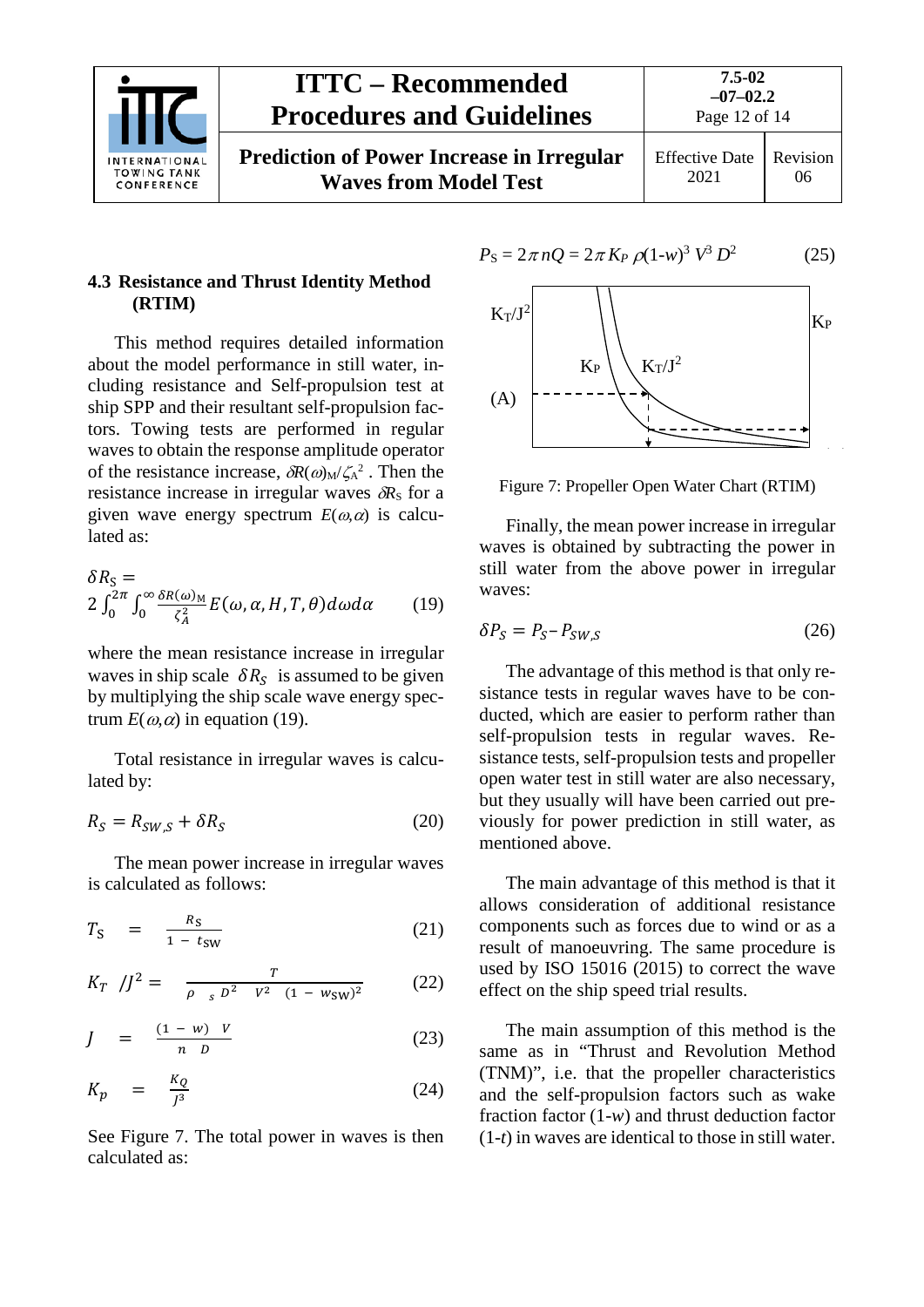

**Prediction of Power Increase in Irregular Waves from Model Test**

2021

Effective Date Revision 06

### <span id="page-12-0"></span>**4.4 Self-propulsion test in irregular waves**

By conducting self-propulsion test in irregular waves, the mean increase in propeller torque and revolution,  $\delta Q_M$  and  $\delta n_M$ , can be obtained directly. The mean power increase will be calculated by equation (9) with the above values and those in still water.

## <span id="page-12-1"></span>**4.5 Resistance test in irregular waves**

The mean resistance increase in irregular waves, δ*R*, can also be obtained directly by performing resistance test in irregular waves. The mean power increase will be calculated by equation (19) to (26) with the above values  $\delta R$ , selfpropulsion factors and propeller open water characteristics.

## <span id="page-12-2"></span>**5. MODEL TESTS**

The ITTC recommended procedure 7.5-02- 07-02.1 on seakeeping experiments describes the various model tests and their requirements to obtain the added resistance or the Self Propulsion Point in regular and in irregular waves.

#### <span id="page-12-3"></span>**6. PARAMETERS TO BE TAKEN INTO ACCOUNT**

- *D* Propeller diameter
- *Q*SW Propeller Torque in still water
- *nsw* Propeller revolution in still water
- *T*<sub>SW</sub> Thrust in still water
- *R*<sub>SW</sub> Resistance in still water
- *w* Wake fraction
- *t* Thrust deduction ratio
- $\zeta_A$  Regular wave amplitude
- $\omega$  Wave frequency
- *S*(ω) Wave energy spectrum
- *H*W1/3 Significant wave height
- *T*<sup>0</sup> Zero-up-crossing wave period
- $Q(\omega)$  Propeller Torque in regular waves
- $n(\omega)$  Propeller revolution in regular waves
- $T(\omega)$  Thrust in regular waves
- $R(\omega)$  Resistance in regular waves
- δ*Q*(ω) Propeller Torque increase in regular waves
- $\delta n(\omega)$  Propeller revolution increase in regular waves
- $\delta T(\omega)$  Thrust increase in regular waves
- $\delta R(\omega)$  Resistance increase in regular waves
- δ*Q* Mean propeller torque increase in irregular seas
- δ*n* Mean propeller revolution increase in irregular seas
- δ*T* Mean thrust increase in irregular seas
- δ*R* Mean resistance increase in irregular seas
- δ*P* Mean power increase in irregular seas
- *λ* Model scale
- *D* Angular distribution function<br>*E* Directional spectrum
- Directional spectrum
- *H*W1/3 Significant wave height
- *S* Frequency spectrum
- *T*<sup>1</sup> Mean wave period
- *T2* Mean wave zero (up-)crossing period
- *α* Angle between ship course and regular waves (angle 0(deg.) is defined as the head waves direction)
- *θ* Mean wave direction
- *ω* Circular frequency of incident regular waves

### Subscript:

- s ship scale
- M model scale
- SW still water

### Abbreviations:

- POC Propeller Open Water Characteristic
- RT Resistance Test
- SPT Self-Propulsion Test
- SPP Self-Propulsion Point
- SFC Skin Friction Correction
- RAO Response Amplitude Operator